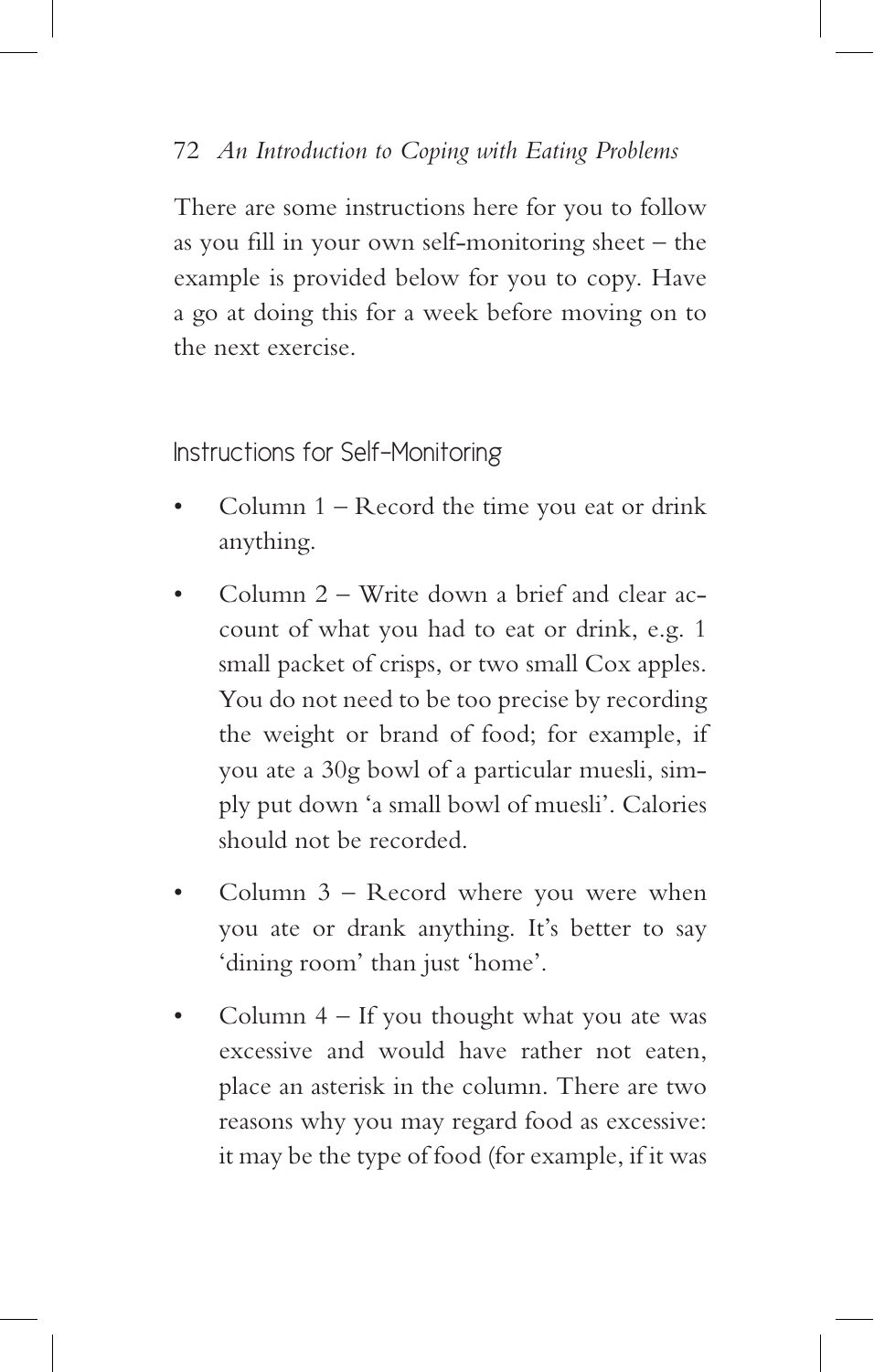deep fried); or it may be the amount of food (for example, a large bowl of pasta when you had planned to eat a small portion). Deciding what is excessive is entirely up to you and it doesn't matter what anyone else thinks. Please record all the food you ate in a binge.

- Column  $5 -$  In this column, record if you vomited (V) or used laxatives or diuretics (L).
- Column  $6$  The comments column can be used in a variety of ways, for how you feel at the time of eating, particularly after episodes of eating you consider to be excessive. Remember to jot down any important circumstances that may have had an effect on your eating, and any thoughts and feelings you experienced. This may include social pressure to eat or a minor disagreement with a friend or feelings of frustration or boredom. This information is crucial to helping you understand some of the reasons why you restrict what you eat, or why you have episodes of excessive eating.

After you've monitored your eating for a week, it's time to review what you've learned. Here's an exercise that will help you do this.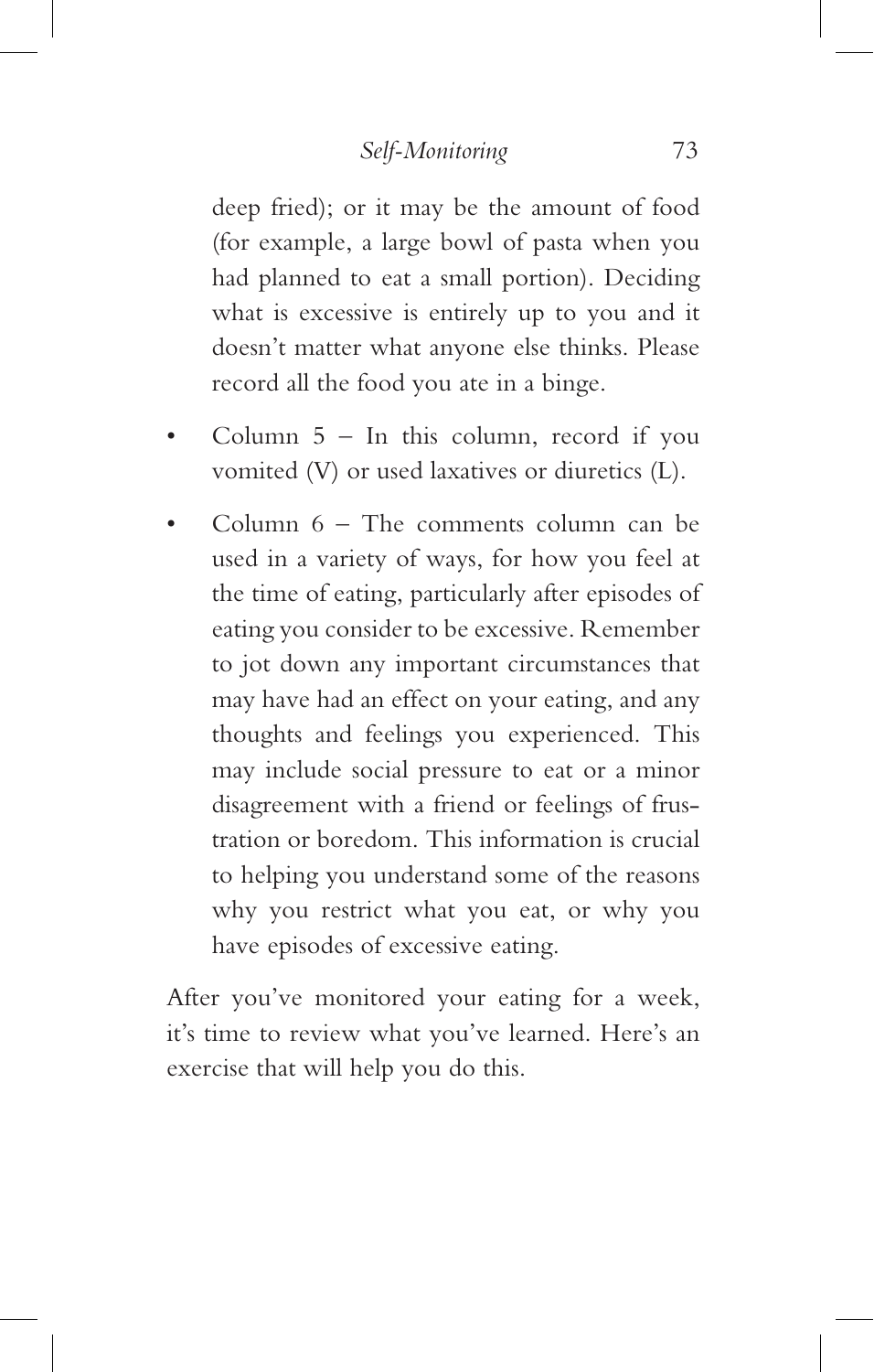| Self-Monitoring Worksheet |             | Comments                   |  |
|---------------------------|-------------|----------------------------|--|
|                           |             | Vomit/<br>Laxative         |  |
|                           | / Time $\_$ | Excessive                  |  |
|                           |             | Place                      |  |
|                           | Date        | Food and Drink<br>Consumed |  |
|                           |             | Time                       |  |